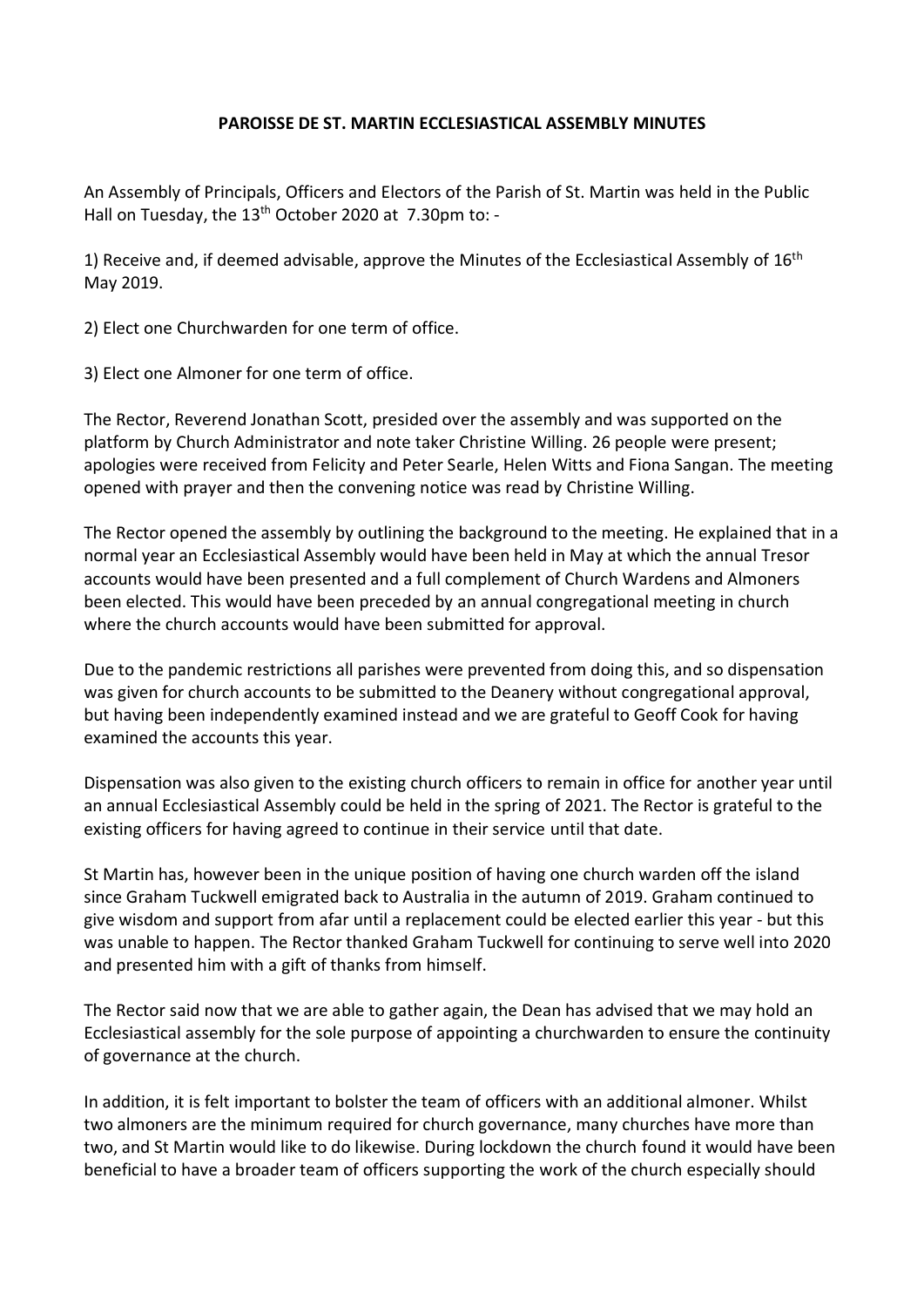any officers had the need to self isolate or be caught in quarantine for an extended period.

This assembly then is the opportunity to remedy both governance issues and the Rector thanked all present for coming to support the parish in this endeavour.

**Item 1: -** Receive and, if deemed advisable, approve the Minutes of the Ecclesiastical Assembly of 16<sup>th</sup> May 2019. Peter Germain proposed that the minutes were approved; the motion was seconded by Joan Richard and agreed by all present.

**Item 2: -** Elect one Churchwarden for one term of office. The Connetable, Karen Shenton Stone proposed Mrs Jackie Edwards be appointed as Churchwarden. She said that she first met Jackie Edwards a few years ago through the Church. In fact, using the phrase 'met' lightly, as she saw Jackie working hard for the Church Community on many occasions before she actually had the pleasure of meeting her. Jackie was previously involved with the Christian Unity Group, Street Light and Open the Door; all ecumenical initiatives. Jackie has always enjoyed being with children, whether her own grandchildren, children at Church or school children. As Jackie says 'It is wonderful to be able to support them in their early years and enlighten them of God's unconditional love for them'. Over the years, Jackie has been involved in volunteering her time as a school assistant in the classroom, swimming with those with special needs, working with Street Light, leading Sunday School and being Island Co-ordinator for Open the Door. Jackie first came to worship at St Martin's Parish Church in 2013 and since that time she has worked as a secretary/administrator; helping to set up the church office and volunteering her time as administrator, she has worked with S'Marteenies and S'Mart After School, led the church prayer group and been involved with church rotas, mission and council. In 2018 Jackie directed the highly successful nativity performance on Christmas Eve, the Connetable was a very reluctant shepherd, but despite her reluctance Jackie's enthusiasm was infectious and she directed a very diverse group, of all ages and abilities, and ensured that the performance was a success. Not an easy task. The Church was full to bursting. The point being is that Jackie pulled the cast together and gave them the conviction that they could do it. Anyone who knows Jackie will know that she has a very deep and strong faith and along with being hardworking, she is committed to the Church and is resilient and resourceful. She thanked Jackie for what she has done for the Church so far and was delighted to nominate Jackie as Church Warden, wishing her every success. Fiona Sangan seconded the proposal. As she was unable to attend the assembly she requested Peter Marett to read her proposal. He read "It gives me great pleasure to second Jackie Edwards' nomination for Church Warden. Since moving to the Parish and becoming a regular member of St. Martin's Parish Church congregation, I have come to know Jackie, first as Church Secretary, than as a member of the Church Council. During that time Jackie has been very active in promoting, co-ordinating and working with our S'Mart Children's Group, developing a range of seasonal activity days during the school holidays. She has put a lot of time and effort into these fun days, making them accessible for a broad range of ages, and encouraging older children to interact with and help the younger children develop their understanding of the bible stories, and of the love of God. Jackie has also been responsible for and active in promoting 'Mission' within the church. Sadly many of the events she has regularly organised have been unable to go ahead this year because of the Covid pandemic. They have been sorely missed. Jackie has regularly organised our Novena prayer week, sourcing the literature, thought provoking displays and interactive activities. And of course, the fabulous boundary prayer walk and picnic, an annual challenge which many have come to look forward to. Jackie's commitment and dedication to our church, her concern for, and empathy with people, and